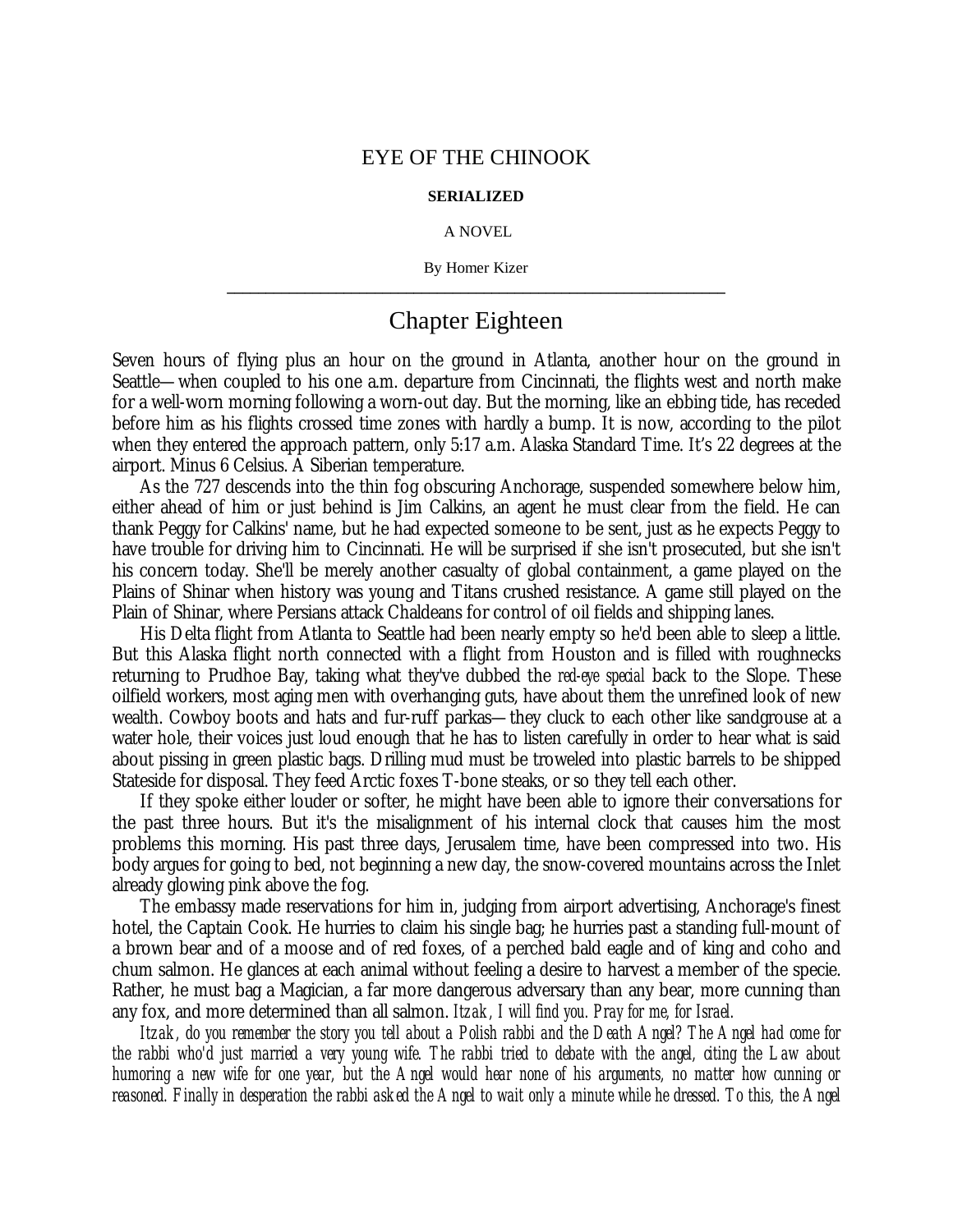*agreed. But in that minute, the rabbi ducked out of his the backdoor and ran to his brother's house. He beat on his brother's door until his brother let him in. Then telling his brother to come quick, he grabbed his brother by the arm and dragged his brother back to his hovel. Meanwhile, the Death Angel had grown impatient and had decided to pounce on the rabbi as soon as the rabbi came through the door.*

*The rabbi stopped outside his door and told his brother, "I am old and the Death Angel awaits me. You are my brother. And it is written, 'Go in unto our brother's wife and marry her and raise up seed to our brother.' It is the Law."*

*The rabbi's brother remembered the words of Judah to his son, and he remembered his own wife's wrinkled face and shriveled breasts, and he lusted after his brother's young wife. So he said, "It grieves me to hear that the Death Angel awaits you, Brother. I will, of course, raise up seed unto you." And the rabbi's brother enters first the rabbi's hovel.*

*Like a cat on a mouse, the Death Angel pounces on the rabbi's brother, and the Angel doesn't realize his mistake or the rabbi's trick until the Angel has taken the life from the soul of the rabbi's brother. Then the Angel says to the rabbi, "Don't think that you have escaped me. I will be back for you when it is your brother's time."*

*Itzak, don't think that you can escape me. Your magic may deceive demons, but I will find you and will complete this terrible task I've been assigned.*

A long line of Yellow Cabs waits in front of Anchorage's International Airport. He half expected to be greeted by an Eskimo with a dog sled, but the city appears like every other world city, except Jerusalem, the stumbling stone. He asks a cab driver to take him to the Captain Cook.

Streets are wide and lined by young trees, and the cabbie drives too fast. Buildings appear new. Pickup trucks outnumber cars, and traffic sits on green lights and runs the reds. *Midnight Sun* seems to be the most popular name for businesses, followed closely by *Northern Lights*. White seems the dominant color for everything from houses to hoarfrost to melting snow berms to the bark of naked birches.

The Captain Cook Hotel is brown rather than white.

His room is in Tower One and on the fifth floor, and its price is far higher than its elevation. For the cost of one night, he could lease a castle overlooking the Rhine for a week or a house in Madrid for three months.

He has a telephone call he must make—

*Listen, Itzak, the lineage of Eli the priest ended because he wouldn't slay his sons who sacrificed to Belial, the lesson of our heritage. I have to do this thing that I hate. Don't make this harder than it is.*

*You shouldn't have rubbed off your shadow. Now you must show yourself before I find you. And the demons who advise presidents and premieres know where you are and what you are doing. They will make everything known.*

A female voice answers, "United Jewish Appeal."

His first part of his code is the parole: "Is this where I give blood?"

"All gifts are accepted. Do you wish to speak to someone about your gift?"

"My gift is spoken for."

He hears the rerouting of his call to the embassy's basement and hears special services' scrambler pick up his call. Good, the receptionist recognized the parole that, even now, is being monitored by Central Intelligence. So his encoded cipher begins with time and temperature, then the code rackets forward the number of minutes past the hour, and with every passing minute again advances the number of minutes past the hour, a simple schema for relaying time-sensitive information.

"Any seed of Jim Calkins?"

"No, but Peggy Sax was arrested this morning. We didn't see theatre."

"Keep plowing the files for the agent. What about the Magician?"

"Our whiskers feel nothing."

"Does the cat have cheese?"

"Not known. None has been offered on the market since the shadow was shaken."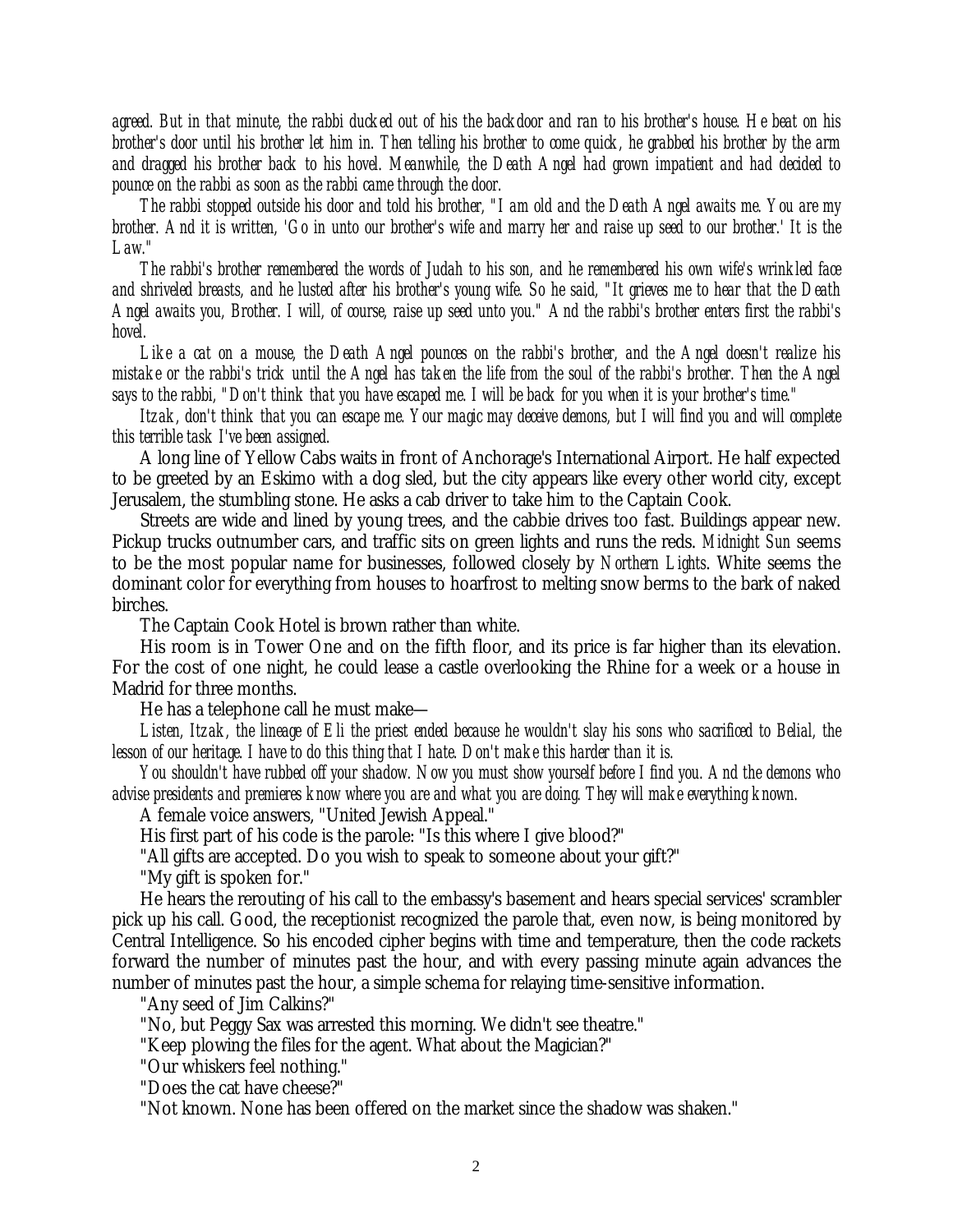He wonders what else he needs to know before terminating this call with its odd idioms, a part of preventing rapid decryption. "Instructions for green?"

"No red lights showing. The caboose is on its own trestle."

"Keep this line available." He hangs up without waiting for a reply.

Well, that call wasn't productive. No news of Calkins, nor of Itzak. No additional uranium offered on the world market. No orders other than not to jump off a bridge. And Peggy arrested? That happened a little quicker than he expected, which isn't good news. *Itzak, you old rascal. How do you blind those demons of high places so that they won't cry, "Here he is," huh? Is this something you deliberately didn't teach in those cellar workshops beneath the streets of Hafia? or is this a new skill you learned while I was being slain in the Urals?*

*If you were after you, tell me where you would begin so early this morning. Would you hunt for the one name we still know, Hugh McCarver, now that the fisherman lost his memory? Where else might you begin?*

The information he has is scanty at best, the reason he is here rather than another agent. Miracles are expected from him, and quickly locating the Magician will take a miracle.

What he knows is that another agent is on his way North, an agent probably traveling under his given name. And on a hunch, the type of manifestation of his subconscious the Magician taught him to utilize, he calls the hotel's desk: "Say, this is Room 512. My friend Jim Calkins should've checked in a little while ago. Could you give me his room number?"

"Just a minute."

There is a saying that *a stone slung will hit something*, a poor translation of the Hittite expression found on stones carried by Assyrian captives to the marshes of Baikal, those stones reminders of David's defeat of Goliath and the promise of an heir to sit on his throne as long as there is night and day. And this stone query of his strikes the skull of Washington—

"I'm sorry, Mr. Calkins hasn't checked in yet. Would you like to leave a message?"

His instinct is to say, No, but he still has a pebble in his pouch: "Tell him Les Jones called and will get back to him."

"Very well, Mr. Jones. I will put your message in his box."

He thanks the desk clerk, an older man, then returns the receiver to its cradle… he arrived in Alaska without a weapon. Each year, airport security worldwide makes traveling with weapons more difficult. But he has a contact who will sometime today receive a package shipped by overnight express from New York. That package will contain his Uzi, silenced and modified to function with subsonic loads; and a couple of pistols, a military Eagle and a little Mauser in 9x17, the Mauser also modified for squib loads. So he doesn't want to meet Mr. Calkins until after that package arrives.

He's now hungry more than he is sleepy. There's is a restaurant on the ground floor; so rolling around the coins in his right front pants pocket as if those coins were stones, he descends another slow American elevator. When it finally settles and its door opens, he steps forward far enough to see that only a young woman is on the front desk. Instead of continuing on to his right to cafe, he wheels left and says, "Say, Les Jones just called down here to leave a message for Jim Calkins, who hasn't yet checked in. I'm supposed to have you add where and when they should meet."

"Let me see." The clerk, Sheri, according to her nametag, checks their reservation book, notes a number, then turns to the board behind her, finds the message, and asks, "What do you need to add?"

The room number is 1236 in Tower Two: "Say that Les will meet him at eight tonight," he glances over his shoulder, "in the cafe over here," he points over his shoulder with his thumb.

"In *The Pantry* then, eight o'clock?"

"You got it."

"I'll make sure he receives the message."

*See, Itzak, you taught me well. I learned from you. Now you must learn from me… you don't know the terror unleased in an atomic blast. Oh, you might be able to compute the energy release on a chalkboard, but you don't know what it is to live without flowers, without a blade of grass anywhere. You don't know what it's like to live with*